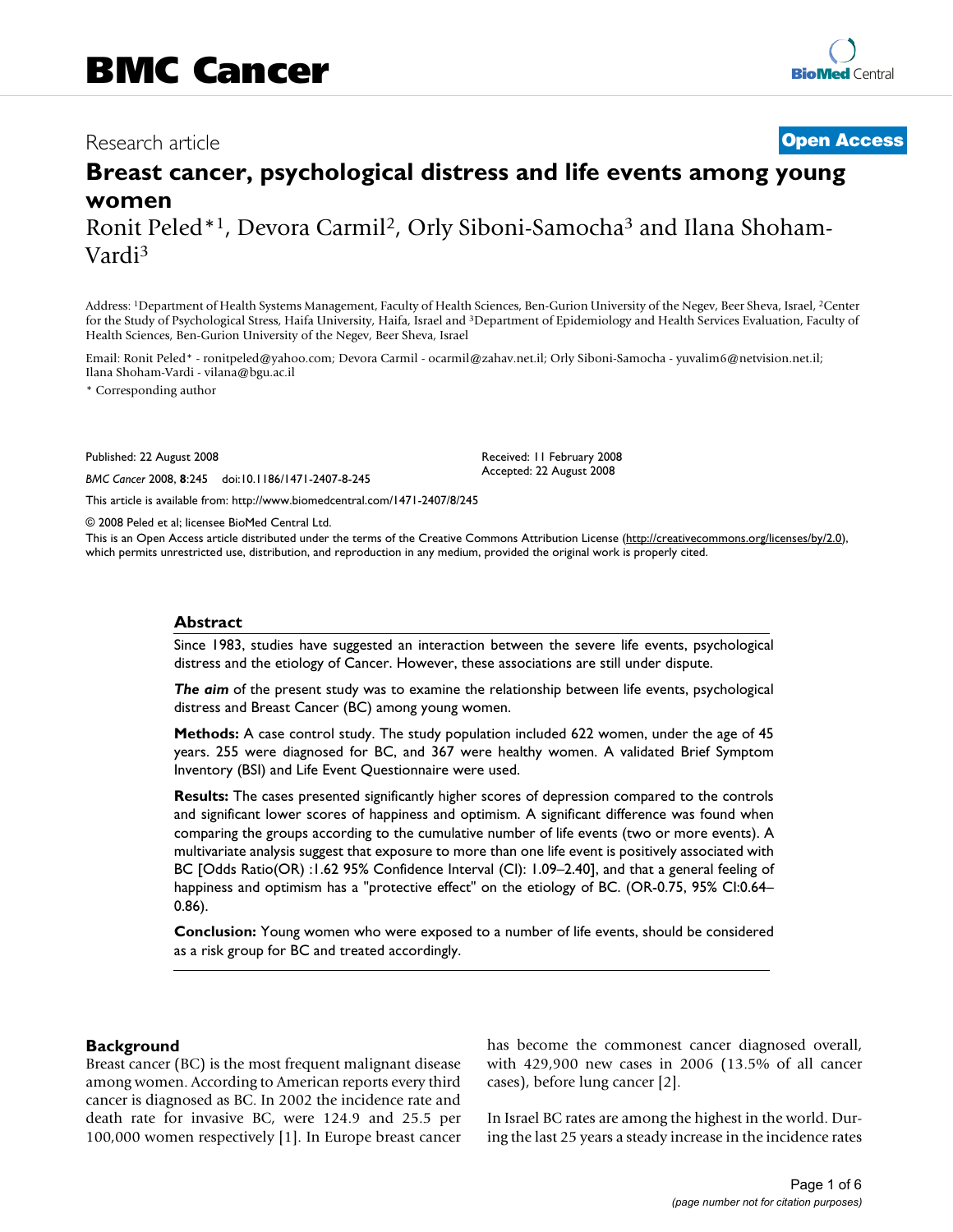has been documented. in 2002, the age adjusted incident rates for women aged 25 – 49 and 65+, were 159.63 and 350.13 per 100,000 women, respectively [3].

Several risk factors have been documented in the scientific literature, among them are: family history [4], radiation exposure [5], androgenic estrogens [6-8], nutrition and diet habits [9,10], smoking, alcohol consumption, lack of physical activity and lack or short term of breast feeding [11] and social status [12]. However, it was estimated that these factors explain only 40% of the BC cases [13].

The relationship between "body and mind" is an old issue. In 1893 HL Snow reported that 150 out of 200 BC cases, experienced a traumatic life event, associated with the loss of a close relative, prior to diagnosis [14]. Since then, numerous scientific publications documented the relationship between stressful life events, depression and/ or anxiety and the development of the disease [15-20]. In 2005 Glaser and Kiecolt in their review of experimental in- vivo and in -vitro studies, explained how psychological factors are associated with immune dysfunctions and the development of malignant cells. These studies took into account the type and severity of the event, the effect of accumulated events and the burden of the psychological distress developed by the event. These series of studies provide some evidence of the pathways through which psychological stress could contribute to the increase of cancer risk [21].

However, despite the fact that some empirical evidence regarding the interaction between the endocrine system, psychological distress and the etiology of the disease, has been suggested, the subject is still under dispute. It is also probable that personality characteristics and personal resources, as well as coping skills and social support are playing an important role in these associations [22].

*The main objective* of the present study was to examine the relationship between life events, psychological distress and BC among young women.

*We hypothesized* that psychological distress and severe life events are risk factors for BC among young women. We also *hypothesized* that there is a cumulative effect of life events on the initiation of the disease.

## **Methods**

A case – control study was designed.

## *Study Population*

**Cases** were women aged 25 – 45 who had been diagnosed for BC between 1998–2002. The diagnosis was based on histological tests, carried out in six major oncology units in Israel. Letters were sent to the women by their physicians asking them to take part in the study. Those who agreed and have signed an inform consent, were interviewed. The response rate was 25%. The interviews were carried out in 2002 and the mean time between the time of diagnosis and the interview was one year (medianseven months). No data was available to compare the responders to the non responders.

**Controls** were women aged 25–45 who visited the out patient clinics of Shiba Medical center, the largest hospital in central Israel and Barzilai Medical Center, a relatively small hospital located in the southern region of the country. The inclusion criteria was being free of BC and or other malignant disease. They were interviewed in 2004 after signing an inform consent. We assume that the two groups are quite similar since they were recruited from the same type of medical centers with the same referral and health insurance patterns.

## *Tools*

1) A demographic questionnaire 2) A questionnaire measuring psychological distress: A short version of 15 items of the Brief Symptom Inventory (BSI) [23,24] which has an Hebrew validated version [25]. The questionnaire included six items evaluating depression, six items evaluating anxiety, and three items evaluating happiness and optimism. 3) Life event questionnaire included 10 events [26]. The list of the severe life events included four items: A) a loss of a parent before twenty years of age B) divorce of parents before twenty years of age C) a loss of a close relative D) a loss of a spouse. The list of mild to moderate life events included six items: A) a separation from a spouse, B) a loss of a job, C) an economic crisis D) a severe illness of a close relative E) a severe illness F) other moderate event.

Women in both groups were given two separate lists with no directions which of them is considered as "severe" or "moderate" and were asked about age at exposure. Study cases were asked about their feelings and life events exposure prior to their diagnosis.

*Analysis of data* was carried out by SPSS software. For univariante analysis we used Chi Square, t-Test and Correlation Tests according to the nature of the variables.

Statistical significance was considered as  $P \le 0.05$ . For multivariate analysis logistic regression models were estimated for the dependent variable: case/control in two steps. In the first step each event was added to the model separately as well as the independent variables which were considered as statistical significant in the univariant analysis: age and family status. In the second step and in order to measure the effect of accumulated life events, two dummy variables were built out of the ten events ; for one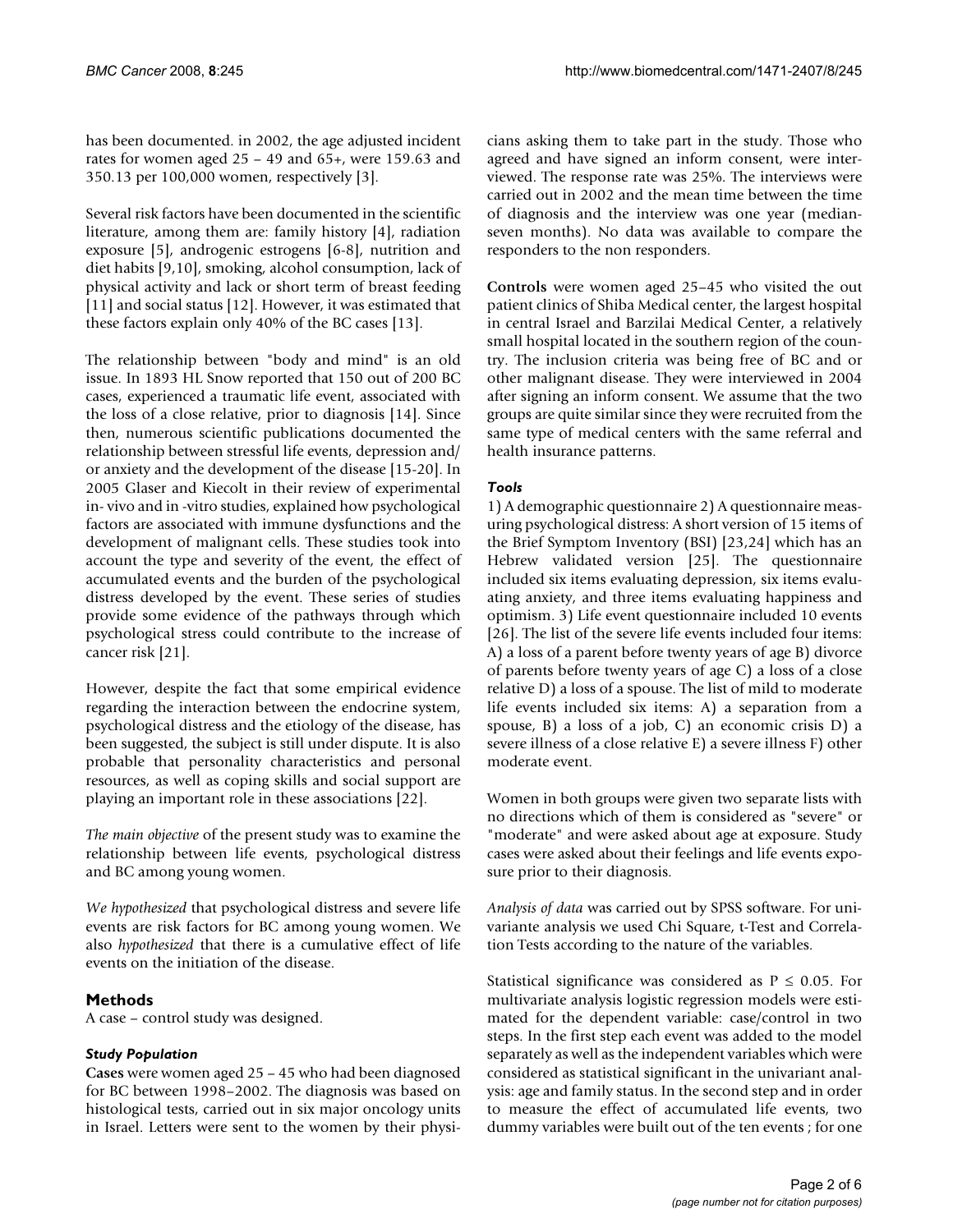event and for more than two events. In this case "no events" served as reference. In both steps depression, anxiety and happiness were represented by their mean scores. The final model included variables which were significant in the univariante analysis and in the preliminary models, Hosmer and Lemeshow goodness of fit test was used to compare the models and choose the best one [27]. In all models Odds Ratios and 95% Confidence Intervals were calculated.

## *Ethics*

The study was approved and supervised by the Local Ethical Committee according to the principles embodied in the Declaration of Helsinki.

## **Results**

Two hundred fifty five cases, and three hundred sixty seven controls were recruited. The mean age was 40  $(\pm$ 4.8) and 34.7 ( $\pm$  6.3) years for cases and controls respectively (P < 0.001). Differences in marital status between the study groups were statistically significant (Table 1). No significant differences were found in mean age when life event was experienced between the study groups only in "loss of close relative". In this case the control group was younger than the cases (Table 2).

The cases presented significantly higher scores of depression compared to the controls and significant lower scores of happiness and optimism. Both groups, but mostly the cases, were found to have higher scores of depression and anxiety compared to the Israeli standards (Table 3).

No significant differences were found between the study groups with regard to the distribution of specific life events. However. a significant difference was found when comparing the groups according to the cumulative number of events (two or more events) (Table 2).

The results of the final regression models suggest several factors that are associated with the disease: age (this is an artifact of the study design and should be controlled for. Yet, it can also be regarded as a "risk factor"), marital status (being married or living with a spouse) and exposure to more than one life event (OR :1.62 95% CI: 1.09–2.40) (Table 4). It was also found that a general feeling of happiness and optimism has a "protective effect" on the etiology of BC. (OR-0.75 95% CI: 0.64–0.86).

## **Discussion**

The main results of our study suggest a negative association between happiness, optimism and BC and a positive association between depression, life events and the disease. As expected, general feeling of happiness was negatively correlated with depression. We could not demonstrate a positive association with each separate life event. Yet, exposure to a cumulative number of events (more than one) was positively associated with the disease. In other words, we can carefully say, that experiencing more than one meaningful life event (severe and/or mild to moderate) is a risk factor for breast cancer among young women. On the other hand, general feelings of happiness and optimism can play a protective role against the disease. At this point we should mention again, that the cases were interviewed after they were diagnosed for BC, and although they were asked to report about their feelings prior to diagnosis, the illness might have effected the way they evaluate their life in general.

Little is known about the role that stress plays as a cofactor, in either the initiation of cancer or the progression of a tumor once developed. Yet, several epidemiological studies conducted in the early nineties, demonstrated relationships between psycho-social factors, such as life events, social support and social networks, self efficacy, defensive behavior and breast cancer [28,29]. Other studies presented relationships between BC and meaningful life events such as a loss of a spouse, a close relative or a close friend [16-18]. However, Studies that attempt to link psychological stressors with the initiation or progression of cancer are difficult to perform. The main problem lies in the retrospective nature of such studies, as well as the many cofactors involved.

A series of experimental studies provide some evidence of the process through which psychological stress could contribute to the increase of the risk of cancer, by modifying cell responses to environmental factors. At the same time, the mechanism in which the central nerve, endocrine and immune systems interact and how behavior, and or external events modulate these three complex systems in not fully understood [21,30,31].

The scientific literature about stress is also pre-occupied with the question, whether coping with a severe life event protects us against the effect of mild events. As mentioned

## **Table 1: Demographic Characteristics**

|                                                   | Cases       | Controls   |         |
|---------------------------------------------------|-------------|------------|---------|
| Mean Age (SD)                                     | 40.03 (4.8) | 34.77(6.3) | < 0.001 |
| Education: $% > 12$ years                         | 54.2        | 31         | 0.505   |
| Marital Status: % married or living with a spouse | 85.1        | 75         | 0.002   |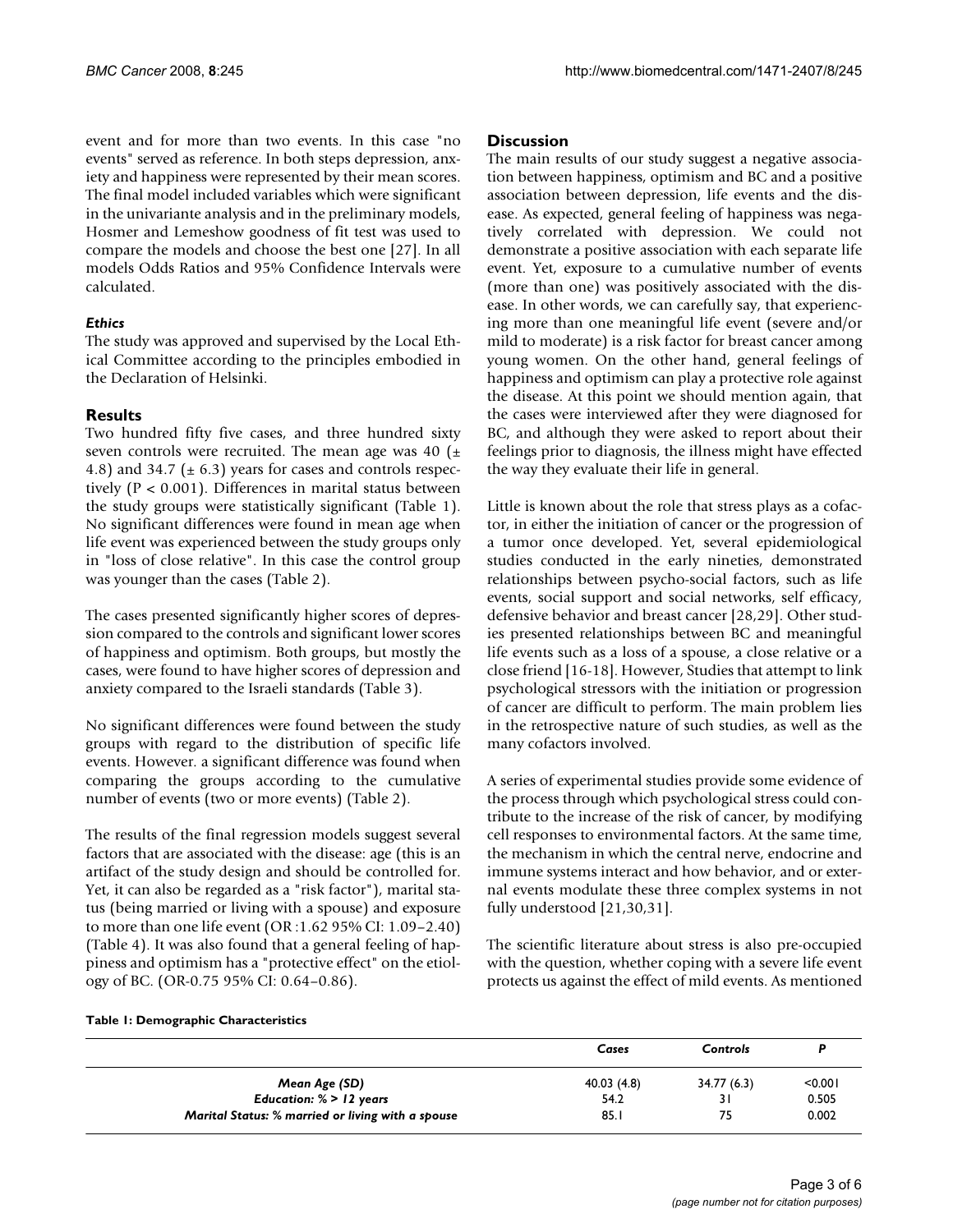| <b>Severe life events</b>          |      | Cases   | Controls |         | Events | Age   |
|------------------------------------|------|---------|----------|---------|--------|-------|
|                                    | %    | Age     | %        | Age     | P      | P     |
| Loss of a close relative           | 51.9 | 28.0    | 44.5     | 25.5    | 0.070  | 0.042 |
| Loss of a spouse                   | 1.7  | 28.0    | 6.4      | 25.2    | 0.189  | 0.841 |
| Parents divorce before age 20      | 9.7  | No data | 6.4      | No data | 0.122  | --    |
| Loss of a parent before age 20     | 10.1 | No data | 7.5      | No data | 0.192  | --    |
| Moderate to mild events            |      |         |          |         |        |       |
| <b>Spouse separation</b>           | 19.8 | 29.0    | 18.6     | 29.0    | 0.714  | 0.655 |
| Job loss                           | 22.7 | 32.6    | 18.0     | 32.6    | 0.181  | 0.548 |
| <b>Economic crisis</b>             | 14.3 | 33.5    | 15.9     | 33.5    | 0.607  | 0.418 |
| <b>Severe illness</b>              | 5.1  | 29.9    | 7.8      | 29.9    | 0.173  | 0.815 |
| Severe illness of a close relative | 32   | 32.0    | 30.1     | 32.0    | 0.459  | 0.322 |
| Other severe event                 | 31.2 | 30.8    | 20.7     | 30.8    | 0.003  | 0.555 |
| Having one event                   | 26.8 | No data | 33.6     | No data | 0.094  | --    |
| Having two and more events         | 52.0 | No data | 43.9     | No data | 0.065  | --    |

**Table 2: Distribution of life events and mean age at experience, by study groups (%)**

earlier, when we examined the effect of each event on the development of BC, we could not demonstrate a significant result however, exposure to a number of events (severe or mild to moderate) was significantly associated with the disease. This suggests that stressful events do not protect us from the effect of additional events, and even "moderate or mild" events, seem to have a cumulative effect.

Our results did not show a significant association with anxiety, although the study group (sick women) exhibited higher scores of anxiety compared to the controls, and to the Israeli standards [23]. We suggest that future studies should investigate the different relationship between anxiety and depression with disease in general and malignant disease in particular.

As previously stated, general feelings of happiness and optimism seems to play a protective role against the disease. Although lately research studies have started to examine the relationship between happiness and health, there is no evidence in the literature to such a relationship with BC. Certain support can be found in a study by Kim

and colleagues [32] reporting a negative relationship between positive life events and the development of BC.

Some limitations of the present study should be pointed out. The study population can not be considered a representative sample of the relevant population. The response rate among cases was low (25%) and the controls were not randomly selected. Regarding the questions about the general feelings of happiness and satisfaction in life, as described earlier, we asked the study group about their feelings prior to diagnosis. The average lag of time between the diagnosis and the interview was one year, and although we do not consider a recollection bias, the fact that the women knew about their illness when interviewed, could have affected their answers. Barraclough J in his letter from 1996 to the BMJ discusses this unavoidable problem in retrospective studies in which the patient is over reporting of stress in an effort to explain the illness or due to the knowledge of having cancer [33]. Yet, in our study, while the stress report might be biased, the adverse life events: a loss of a parent and/or a close relative, and or a divorce or loss of a spouse can be objectively verified and dated as suggested by Barraclough.

|  |  | Table 3: Mean scores for psychological distress parameters |  |  |
|--|--|------------------------------------------------------------|--|--|
|--|--|------------------------------------------------------------|--|--|

|                        | Cases | <b>Controls</b> | P     | <b>Israeli Standard †</b> |
|------------------------|-------|-----------------|-------|---------------------------|
| Anxiety*               | 1.32  | 1.27            | 0.425 | 0.85                      |
| (SD)                   | (0.8) | (0.7)           |       |                           |
| Depression*            | 1.02  | 0.89            | 0.04  | 0.70                      |
| (SD)                   | (0.8) | (0.7)           |       |                           |
| Happiness & Optimism** | 4.9   | 5.4             | 0.00  | $\overline{\phantom{a}}$  |
| (SD)                   | (1.5) | (1.2)           |       |                           |

† Gilbar and Ben Zur 2002(22).

 $*$  Scale: 0 (Low)  $-4$  (High).

\*\* Scale:  $1 (Low) - 7 (High)$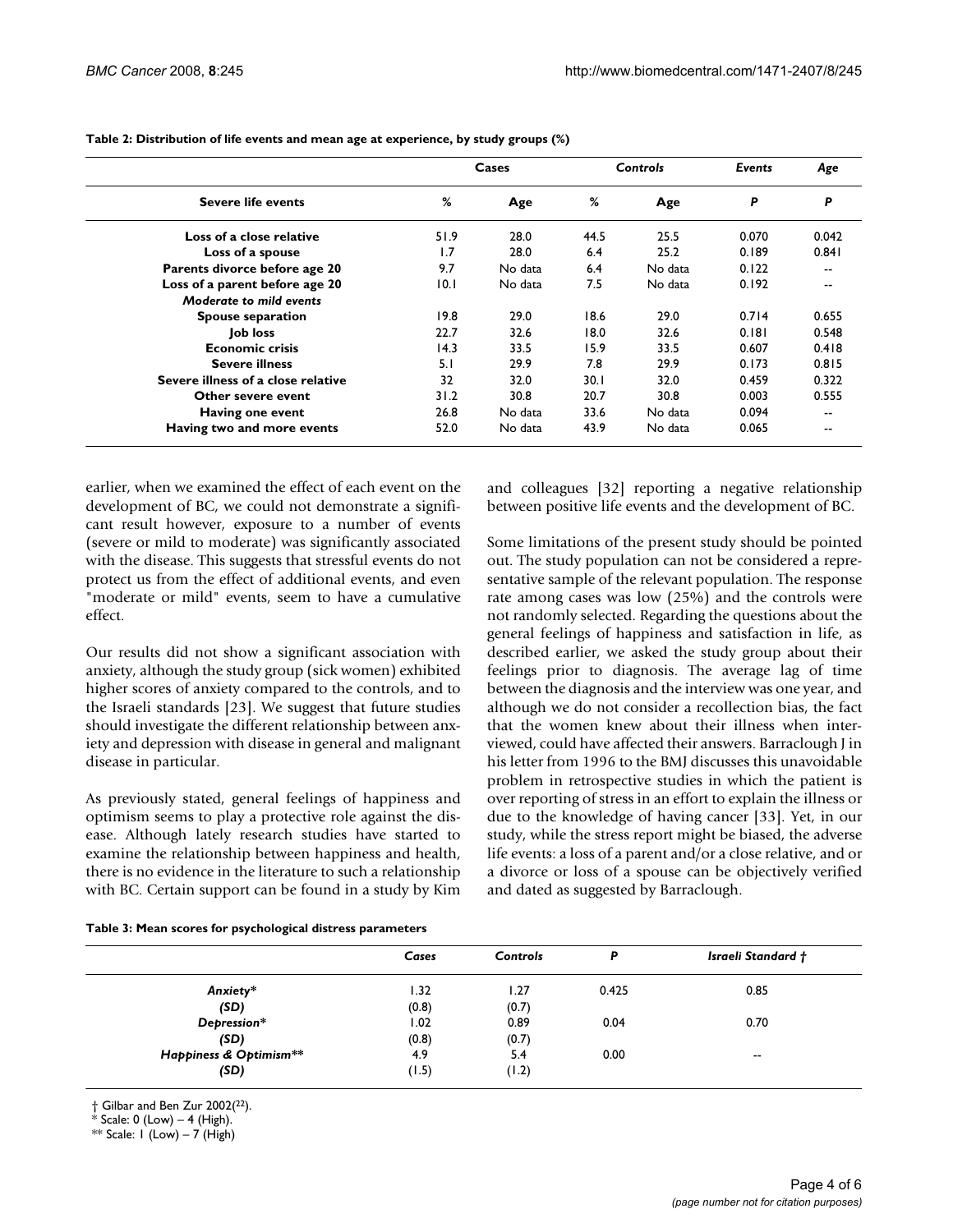**Table 4: The results of the final regression model**

| Variable                                   | в        | <b>SE</b> | D        | OR   | 95% CI        |
|--------------------------------------------|----------|-----------|----------|------|---------------|
| <b>Marital Status (married vs. single)</b> | 0.617    | 0.26      | 0.019    | 1.85 | $1.10 - 3.10$ |
| <b>Happiness &amp; Optimism</b>            | $-0.291$ | 0.075     | < 0.0001 | 0.75 | $0.64 - 0.86$ |
| Age                                        | 0.152    | 0.019     | < 0.0001 | I.I6 | $1.12 - 1.20$ |
| Two and more events (vs. all others)       | 0.483    | 0.20      | 0.017    | .62  | $1.09 - 2.40$ |

OR = Odds Ratios, 95CI = 95% Confidence Interval

Hosmer and Lemeshow test = 0.306 chi-square =  $9.441. - 2$  log likelihood = 612.1

#### *What this paper adds*

▪ Our study offers additional support to the knowledge regarding the interaction between psychological distress, traumatic life events and the development of cancer. Although there are some evidence of the association between negative and or positive life events and cancer, this important scientific question needs further investigation.

▪ Our study sheds light on the cumulative effect of life events on the etiology of BC.

▪ Our study offers some precocious suggestions about the protective role happiness and sense of optimism are playing in the development of BC.

▪ From a policy making point of view, we suggest that young women who suffered a loss in their early childhood, especially those exposed to a number of life events, should be considered as a risk group and be treated accordingly.

▪ The relationship between happiness and health should be examined in future studies and possible relevant preventive initiatives should be developed.

## **Competing interests**

The authors declare that they have no competing interests.

#### **Authors' contributions**

RP was the principal investigator of this study responsible for the design and statistical analysis. DC designed and supervised the tools for data collection. OS–S carried out the data collection and literature review and participated in the statistical analysis. IS–V supervised the design and statistical analysis.

#### **Acknowledgements**

The authors would like to thank the Israeli Cancer Association for supporting this study.

## **References**

- US Cancer Statistics: [[http://apps.nccd.cdc.gov/uscs/\]](http://apps.nccd.cdc.gov/uscs/)
- 2. WHO: **International Agency for Research on Cancer.** [[http:/](http://www.iarc.fr/en/Media-Centre/IARC-Press-Releases/Recent-Releases/New-European-cancer-figures-World-Cancer-Agency-says-major-efforts-needed-toward-prevention-in-Europe) /www.iarc.fr/en/Media-Centre/IARC-Press-Releases/Recent-[Releases/New-European-cancer-figures-World-Cancer-Agency-says](http://www.iarc.fr/en/Media-Centre/IARC-Press-Releases/Recent-Releases/New-European-cancer-figures-World-Cancer-Agency-says-major-efforts-needed-toward-prevention-in-Europe)[major-efforts-needed-toward-prevention-in-Europe](http://www.iarc.fr/en/Media-Centre/IARC-Press-Releases/Recent-Releases/New-European-cancer-figures-World-Cancer-Agency-says-major-efforts-needed-toward-prevention-in-Europe)].

Israeli MOH: [\[http://www.health.gov.il/download/pages/](http://www.health.gov.il/download/pages/breast_young_march_2003.pdf) [breast\\_young\\_march\\_2003.pdf\]](http://www.health.gov.il/download/pages/breast_young_march_2003.pdf).

- 4. King MC, Marks JH, Mandell JB: **[Breast and ovarian cancer risks](http://www.ncbi.nlm.nih.gov/entrez/query.fcgi?cmd=Retrieve&db=PubMed&dopt=Abstract&list_uids=14576434) [due to inherited mutations in BRCA1 and BRCA2.](http://www.ncbi.nlm.nih.gov/entrez/query.fcgi?cmd=Retrieve&db=PubMed&dopt=Abstract&list_uids=14576434)** *Science* 2003, **302(5645):**643-646.
- 5. Yankaskas BC: **[Epidemiology of breast cancer in young](http://www.ncbi.nlm.nih.gov/entrez/query.fcgi?cmd=Retrieve&db=PubMed&dopt=Abstract&list_uids=16823161) [women.](http://www.ncbi.nlm.nih.gov/entrez/query.fcgi?cmd=Retrieve&db=PubMed&dopt=Abstract&list_uids=16823161)** *Breast Dis* 2006, **23:**3-8.
- 6. Hulka BS, Stark AT: **[Breast cancer: cause and prevention.](http://www.ncbi.nlm.nih.gov/entrez/query.fcgi?cmd=Retrieve&db=PubMed&dopt=Abstract&list_uids=7564675)** *Lancet* 1995, **346(8979):**883-887.
- 7. Hulka BS, Moorman PG: **[Breast cancer: hormones and other](http://www.ncbi.nlm.nih.gov/entrez/query.fcgi?cmd=Retrieve&db=PubMed&dopt=Abstract&list_uids=11311599) [risk factors.](http://www.ncbi.nlm.nih.gov/entrez/query.fcgi?cmd=Retrieve&db=PubMed&dopt=Abstract&list_uids=11311599)** *Maturitas* 2001, **38(1):**103-113.
- 8. Kuller L, Cauley J, Lucas L: **Quality Determinants of Mammography.** Rockville MD : US Department of Health and Human Services, Agency for Health Care Policy and Research; 1994.
- 9. Schernhammer ES, Laden F, Speizer FE, Willett WC, Hunter DJ, Kawachi I, Colditz : **[Rotating night shifts and risk of breast can](http://www.ncbi.nlm.nih.gov/entrez/query.fcgi?cmd=Retrieve&db=PubMed&dopt=Abstract&list_uids=11604480)[cer in women participating in the nurses' health study.](http://www.ncbi.nlm.nih.gov/entrez/query.fcgi?cmd=Retrieve&db=PubMed&dopt=Abstract&list_uids=11604480)** *J Natl Cancer Inst* 2001, **93(20):**1563-1568.
- 10. Cui Y, Miller AB, Rohan TE: **[Cigarette smoking and breast can](http://www.ncbi.nlm.nih.gov/entrez/query.fcgi?cmd=Retrieve&db=PubMed&dopt=Abstract&list_uids=16773435)[cer risk: update of a prospective cohort study.](http://www.ncbi.nlm.nih.gov/entrez/query.fcgi?cmd=Retrieve&db=PubMed&dopt=Abstract&list_uids=16773435)** *Breast Cancer Res Treat* 2006, **100(3):**293-299.
- 11. Clarke CA, Purdie DM, Glaser SL: **Population attributable risk of breast cancer in white women associated with immediately modifiable risk factors.** *BMC Cancer* 2006, **27(6):**170.
- 12. Kelsey JL, Horn-Ross PL: **[Breast cancer: magnitude of the prob](http://www.ncbi.nlm.nih.gov/entrez/query.fcgi?cmd=Retrieve&db=PubMed&dopt=Abstract&list_uids=8405214)**[lem and descriptive epidemiology.](http://www.ncbi.nlm.nih.gov/entrez/query.fcgi?cmd=Retrieve&db=PubMed&dopt=Abstract&list_uids=8405214) **15(1):**7-16.
- 13. Bleiker EM, Ploeg HM van der: **[Psychosocial factors in the etiol](http://www.ncbi.nlm.nih.gov/entrez/query.fcgi?cmd=Retrieve&db=PubMed&dopt=Abstract&list_uids=14528547)[ogy of breast cancer: review of a popular link.](http://www.ncbi.nlm.nih.gov/entrez/query.fcgi?cmd=Retrieve&db=PubMed&dopt=Abstract&list_uids=14528547)** *Patient Educ Couns* 1999, **37(3):**201-214.
- 14. Snow HL: **Cancer and the cancer process.** J&A. Churchill, London; 1893.
- 15. Jacobs JR, Bovasso GB: **[Early and chronic stress and their rela](http://www.ncbi.nlm.nih.gov/entrez/query.fcgi?cmd=Retrieve&db=PubMed&dopt=Abstract&list_uids=10883721)[tion to breast cancer.](http://www.ncbi.nlm.nih.gov/entrez/query.fcgi?cmd=Retrieve&db=PubMed&dopt=Abstract&list_uids=10883721)** *Psychol Med* 2000, **30(3):**669-678.
- 16. Duijts SF, Zeegers MP, Borne BV: **[The association between](http://www.ncbi.nlm.nih.gov/entrez/query.fcgi?cmd=Retrieve&db=PubMed&dopt=Abstract&list_uids=14601065) [stressful life events and breast cancer risk: a meta-analysis.](http://www.ncbi.nlm.nih.gov/entrez/query.fcgi?cmd=Retrieve&db=PubMed&dopt=Abstract&list_uids=14601065)** *Int J Cancer* 2003, **107(6):**1023-1029.
- 17. Kruk J, Aboul-Enein HY: **[Psychological stress and the risk of](http://www.ncbi.nlm.nih.gov/entrez/query.fcgi?cmd=Retrieve&db=PubMed&dopt=Abstract&list_uids=15582263) [breast cancer: a case-control study.](http://www.ncbi.nlm.nih.gov/entrez/query.fcgi?cmd=Retrieve&db=PubMed&dopt=Abstract&list_uids=15582263)** *Cancer Detect Prev* 2004, **28(6):**399-408.
- 18. Ollonen P, Lehtonen J, Eskelinen M: **[Stressful and adverse life](http://www.ncbi.nlm.nih.gov/entrez/query.fcgi?cmd=Retrieve&db=PubMed&dopt=Abstract&list_uids=15816624) [experiences in patients with breast symptoms; a prospective](http://www.ncbi.nlm.nih.gov/entrez/query.fcgi?cmd=Retrieve&db=PubMed&dopt=Abstract&list_uids=15816624) [case-control study in Kuopio, Finland.](http://www.ncbi.nlm.nih.gov/entrez/query.fcgi?cmd=Retrieve&db=PubMed&dopt=Abstract&list_uids=15816624)** *Anticancer Res* 2005, **25(1B):**531-536.
- 19. Forsén A: **[Psychosocial stress as a risk for breast cancer.](http://www.ncbi.nlm.nih.gov/entrez/query.fcgi?cmd=Retrieve&db=PubMed&dopt=Abstract&list_uids=1891566)** *Psychother Psychosom* 1991, **55(2–4):**176-185.
- 20. Lillberg K, Verkasalo PK, Kaprio J, Teppo L, Helenius H, Koskenvuo M: **[Stressful life events and risk of breast cancer in 10,808](http://www.ncbi.nlm.nih.gov/entrez/query.fcgi?cmd=Retrieve&db=PubMed&dopt=Abstract&list_uids=12615606) [women: a cohort study.](http://www.ncbi.nlm.nih.gov/entrez/query.fcgi?cmd=Retrieve&db=PubMed&dopt=Abstract&list_uids=12615606)** *Am J Epidemiol* 2003, **157(5):**415-423.
- 21. Glaser R, Kiecolt-Glaser JK: **[Stress-induced immune dysfunc](http://www.ncbi.nlm.nih.gov/entrez/query.fcgi?cmd=Retrieve&db=PubMed&dopt=Abstract&list_uids=15738954)**[tion: implications for health.](http://www.ncbi.nlm.nih.gov/entrez/query.fcgi?cmd=Retrieve&db=PubMed&dopt=Abstract&list_uids=15738954) **5(3):**243-251.
- 22. Baltrusch HJ, Stangel W, Titze I: **[Stress, cancer and immunity:](http://www.ncbi.nlm.nih.gov/entrez/query.fcgi?cmd=Retrieve&db=PubMed&dopt=Abstract&list_uids=1781308) [new developments in biopsychosocial and psychoneuroim](http://www.ncbi.nlm.nih.gov/entrez/query.fcgi?cmd=Retrieve&db=PubMed&dopt=Abstract&list_uids=1781308)[munologic research.](http://www.ncbi.nlm.nih.gov/entrez/query.fcgi?cmd=Retrieve&db=PubMed&dopt=Abstract&list_uids=1781308)** *Acta Neurol (Napoli)* 1991, **13(4):**315-327.
- 23. Derogatis LR, Melisaratos N: **The brief symptom inventory: administration, scoring and procedures.** In *Manual 1. Clinical psychometric research* Baltimore. Maryland; 1979.
- 24. Derogatis LR: **The BSI administration, scoring and procedures.** *Manual 2. Clinical psychometric research, Baltimore* 1982.
- 25. Gilbar O, Ben-Zur H: **[Bereavement of spouse caregivers of can](http://www.ncbi.nlm.nih.gov/entrez/query.fcgi?cmd=Retrieve&db=PubMed&dopt=Abstract&list_uids=15792054)[cer patients.](http://www.ncbi.nlm.nih.gov/entrez/query.fcgi?cmd=Retrieve&db=PubMed&dopt=Abstract&list_uids=15792054)** *Am J Orthopsychiatry* 2002, **72(3):**422-432.